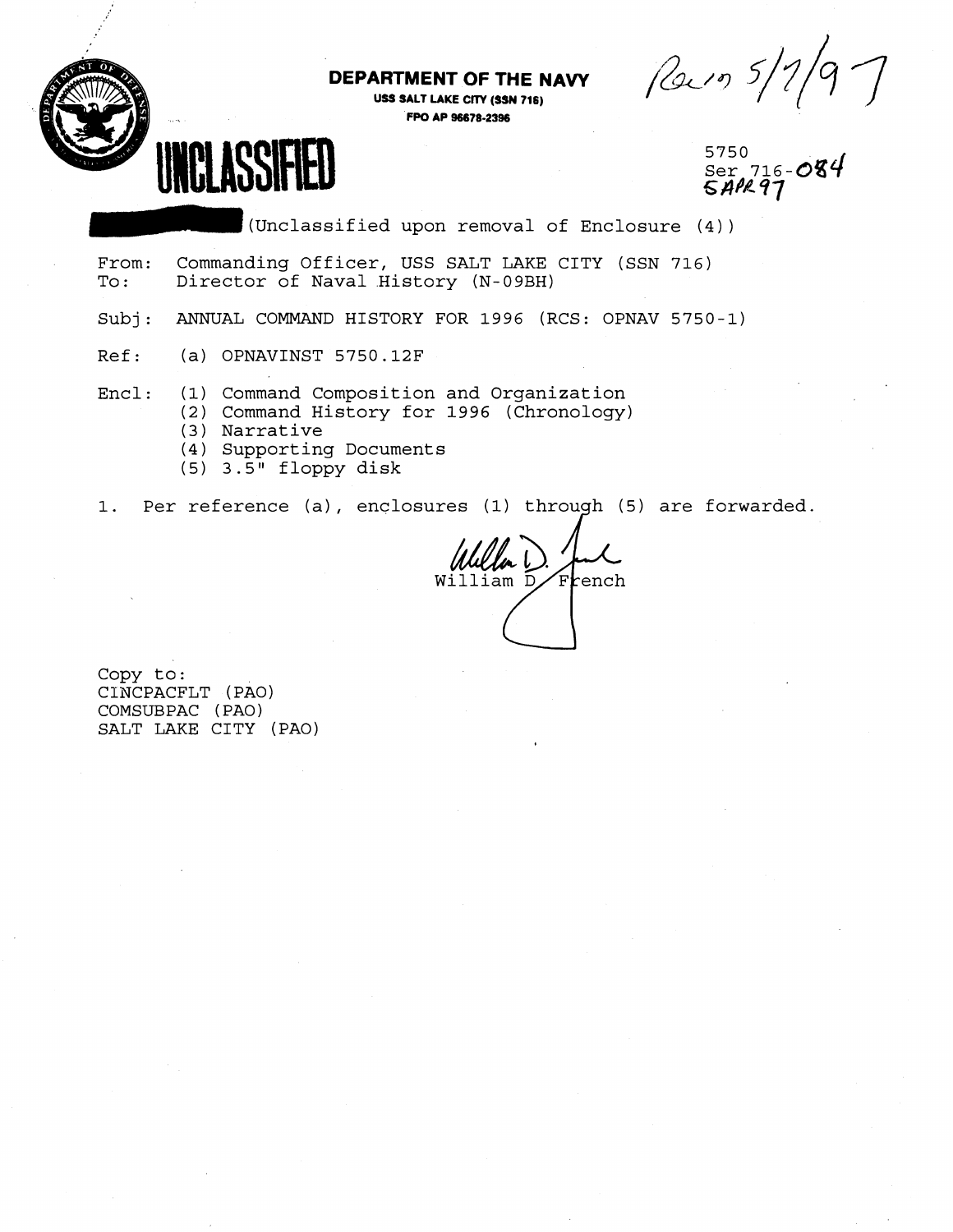# **USS SALT LAKE CITY (SSN 716)**

#### **COMMAND COMPOSITION AND ORGANIZATION**

| MISSIONS: | Anti-Submarine Warfare | Special Warfare<br>Maritime Interdiction |  |  |
|-----------|------------------------|------------------------------------------|--|--|
|           | Anti-Surface Warfare   |                                          |  |  |
|           |                        | Operations                               |  |  |
|           | Strike Warfare         | Combat Search and Rescue                 |  |  |
|           | Mine Warfare           | Coastal Surveillance                     |  |  |

**ORGANIZATIONAL STRUCTURE: ISIC: Commander Submarine'Squadron ELEVEN** 

**COMMANDING OFFICER: Commander William D. French, USN** 

**HOMEPORT: San Diego, California**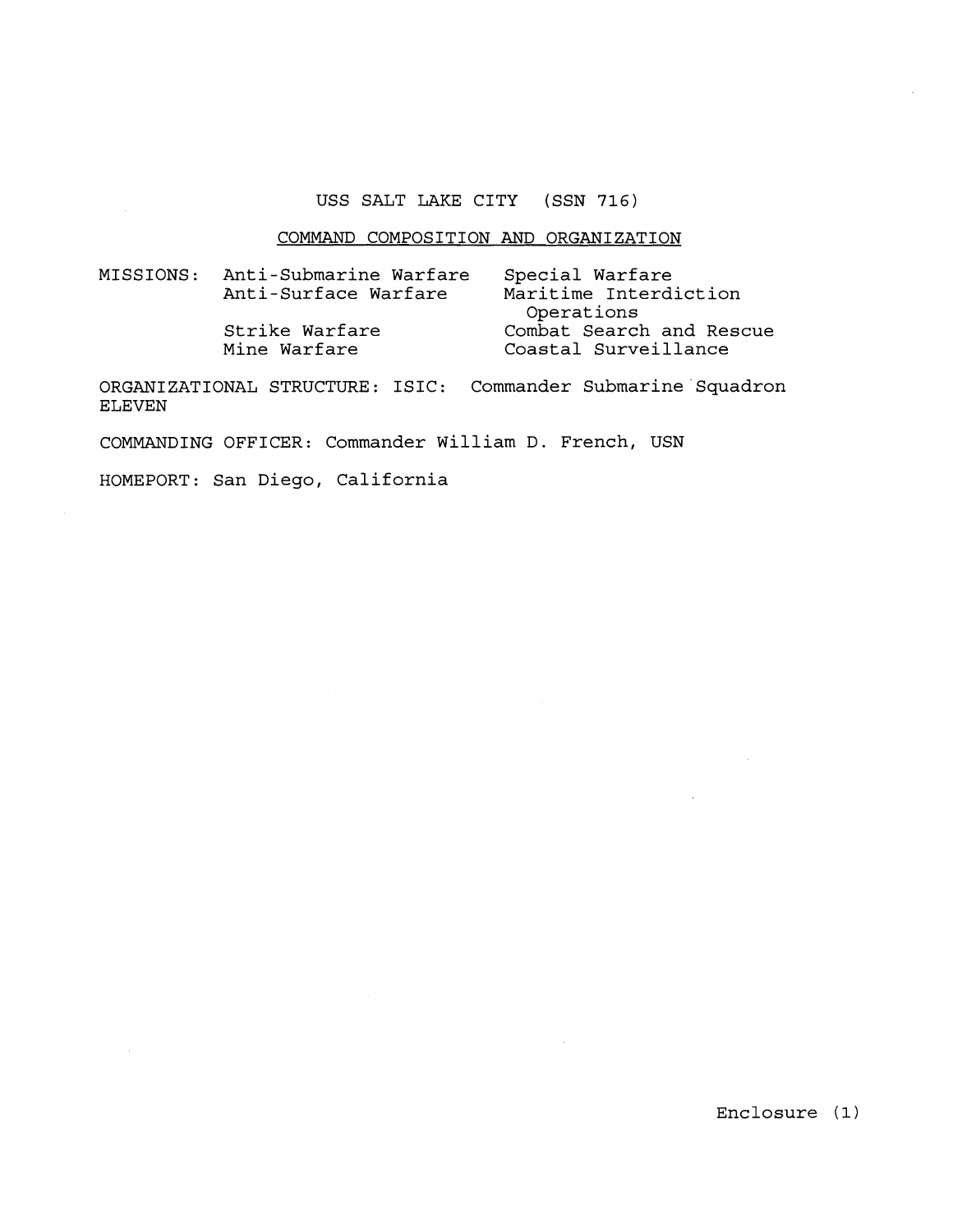## USS SALT LAKE CITY (SSN 716)

 $\cdot$ 

 $\sim$ 

 $\label{eq:2.1} \mathcal{F}_{\mathcal{A}}(x) = \mathcal{F}_{\mathcal{A}}(x) \mathcal{F}_{\mathcal{A}}(x) = \mathcal{F}_{\mathcal{A}}(x)$ 

## COMMAND HISTORY FOR 1996

| 23 JAN 96             |  |  | USS SALT LAKE CITY completed Nuclear<br>Weapons Assessment.                                                |
|-----------------------|--|--|------------------------------------------------------------------------------------------------------------|
| 22 MAR 96 - 17 APR 96 |  |  | USS SALT LAKE CITY completed Nuclear<br>Weapons Regeneration Exercise.                                     |
| 18 APR 96 - 19 APR 96 |  |  | USS SALT LAKE CITY completed Nuclear<br>Weapons Acceptance Inspection.                                     |
| 29 APR 96 - 10 MAY 96 |  |  | USS SALT LAKE CITY completed Combat<br>Systems Readiness Review.                                           |
| 01 JUN 96 - 15 JUN 96 |  |  | USS SALT LAKE CITY completed RIMPAC 96.                                                                    |
| 01 JUL 96 - 03 JUL 96 |  |  | USS SALT LAKE CITY completed Operational<br>Reactor Safequards Examination.                                |
| 24 JUL 96 - 28 JUL 96 |  |  | USS SALT LAKE CITY completed Tactical<br>Weapons Proficiency.                                              |
| 12 AUG 96 - 15 AUG 96 |  |  | USS SALT LAKE CITY completed Tactical<br>Readiness Evaluation and Pre-Overseas<br>Moevement Certification. |
| 01 SEP 96 - 11 OCT 96 |  |  | USS SALT LAKE CITY completed Pre-Overseas<br>Movement Upkeep.                                              |
| 11 OCT 96 - 31 DEC 96 |  |  | USS SALT LAKE CITY completed 2 months of a<br>Western Pacific Deployment.                                  |

 $\sim 10^7$ 

Enclosure (2)